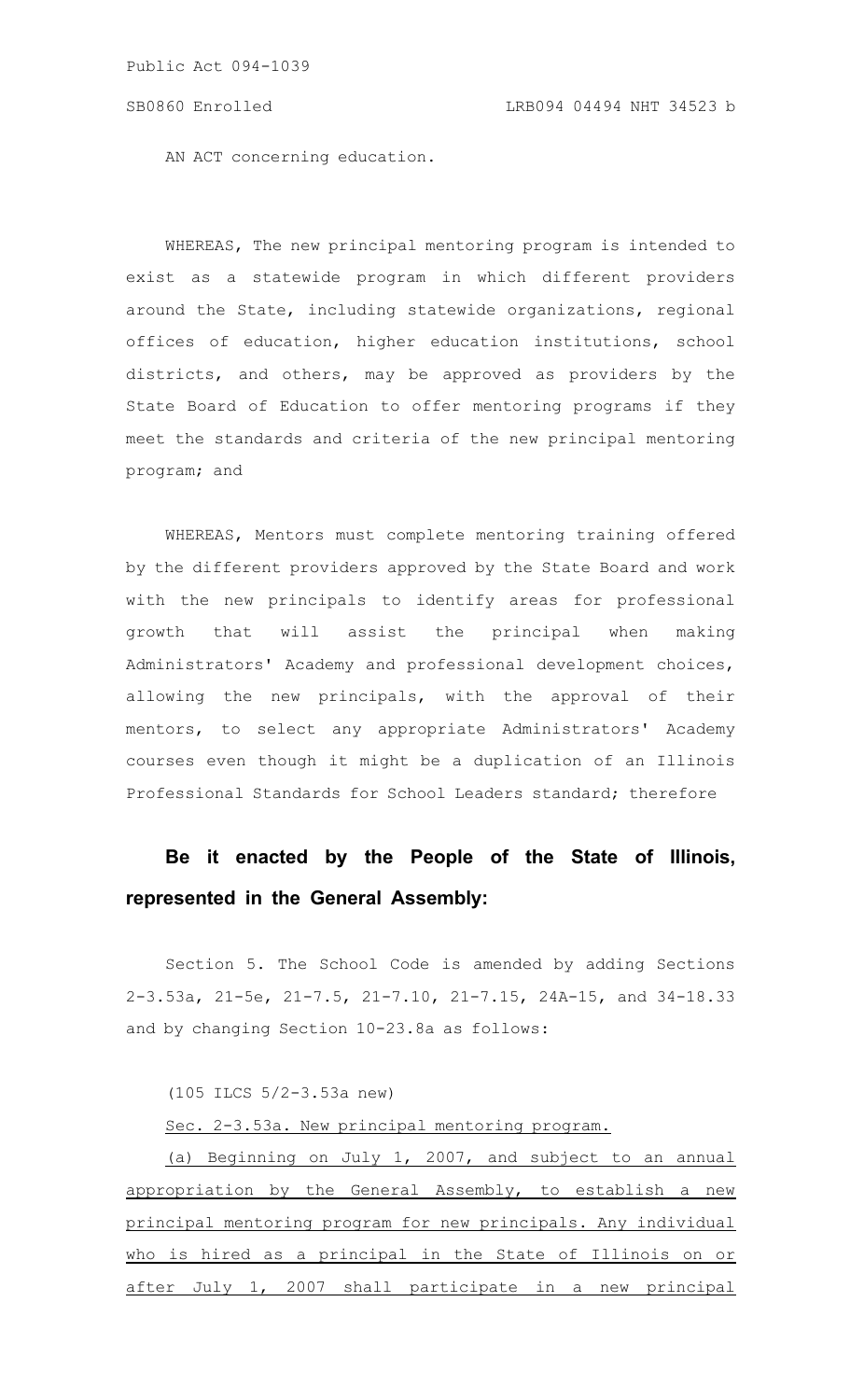mentoring program for the duration of his or her first year as a principal and must complete the program in accordance with the requirements established by the State Board of Education by rule or, for a school district created by Article 34 of this Code, in accordance with the provisions of Section 34-18.27 of this Code. School districts created by Article 34 are not subject to the requirements of subsection  $(b)$ ,  $(c)$ ,  $(d)$ ,  $(e)$ , (f), or (g) of this Section. The new principal mentoring program shall match an experienced principal who meets the requirements of subsection (b) of this Section with each new principal in his or her first year in that position in order to assist the new principal in the development of his or her professional growth and to provide guidance during the new principal's first year of service.

(b) Any individual who has been a principal in Illinois for 3 or more years and who has demonstrated success as an instructional leader, as determined by the State Board by rule, is eligible to apply to be a mentor under a new principal mentoring program. Mentors shall complete mentoring training by entities approved by the State Board and meet any other requirements set forth by the State Board and by the school district employing the mentor.

(c) The State Board shall certify an entity or entities approved to provide training of mentors.

(d) A mentor shall be assigned to a new principal based on (i) similarity of grade level or type of school, (ii) learning needs of the new principal, and (iii) geographical proximity of the mentor to the new principal. The principal, in collaboration with the mentor, shall identify areas for improvement of the new principal's professional growth, including, but not limited to, each of the following:

(1) Analyzing data and applying it to practice.

(2) Aligning professional development and instructional programs.

(3) Building a professional learning community.

(4) Observing classroom practices and providing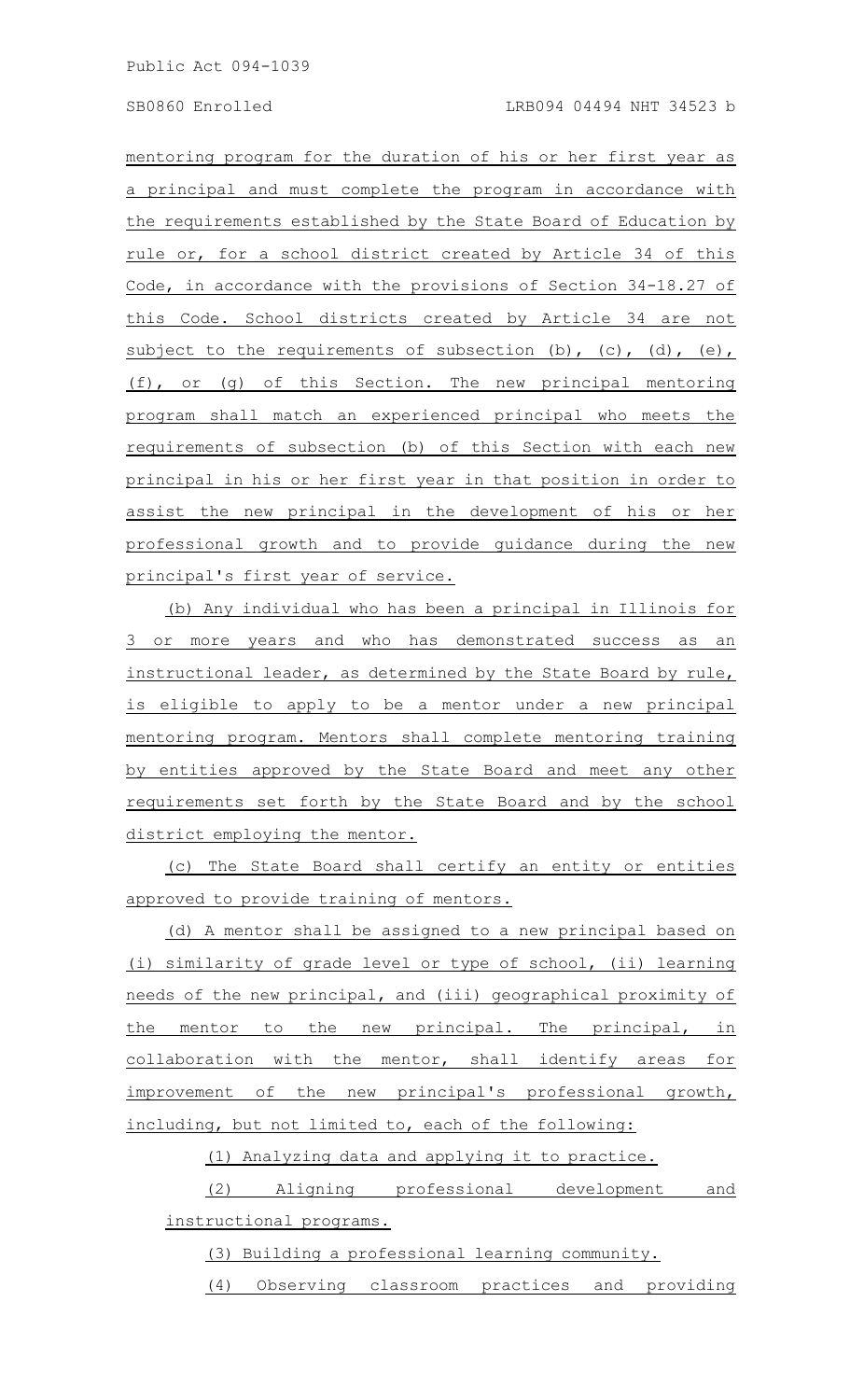feedback.

(5) Facilitating effective meetings.

(6) Developing distributive leadership practices.

(7) Facilitating organizational change.

The mentor shall not be required to provide an evaluation of the new principal on the basis of the mentoring relationship.

(e) On or after January 1, 2008 and on or after January 1 of each year thereafter, each mentor and each new principal shall complete a survey of progress on a form developed by their respective school districts. On or before July 1, 2008 and on or after July 1 of each year thereafter, the State Board shall facilitate a review and evaluate the mentoring training program in collaboration with the approved providers. Each new principal and his or her mentor must complete a verification form developed by the State Board in order to certify their completion of a new principal mentoring program.

(f) The requirements of this Section do not apply to any individual who has previously served as an assistant principal in Illinois acting under an administrative certificate for 5 or more years and who is hired, on or after July 1, 2007, as a principal by the school district in which the individual last served as an assistant principal, although such an individual may choose to participate in this program or shall be required to participate by the school district.

(g) The State Board may adopt any rules necessary for the implementation of this Section.

(105 ILCS 5/10-23.8a) (from Ch. 122, par. 10-23.8a)

Sec. 10-23.8a. Principal and other administrator contracts. After the effective date of this amendatory Act of 1997 and the expiration of contracts in effect on the effective date of this amendatory Act, school districts may only employ principals and other school administrators under either a contract for a period not to exceed one year or a performance-based contract for a period not to exceed 5 years $<sub>L</sub>$ </sub> unless the provisions of Section 10-23.8b of this Code or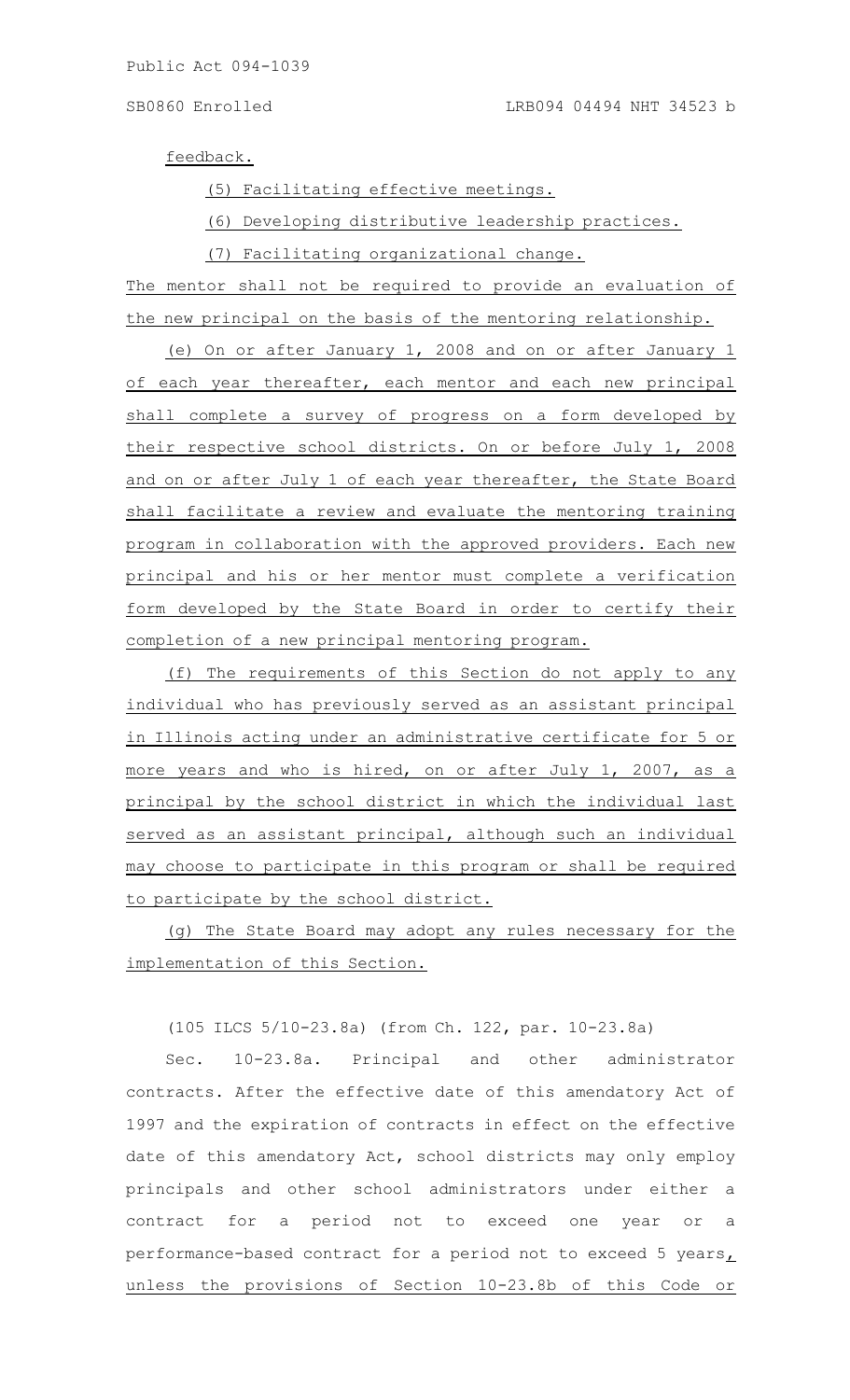## subsection (e) of Section 24A-15 of this Code otherwise apply.

Performance-based contracts shall be linked to student performance and academic improvement attributable to the responsibilities and duties of the principal or administrator. No performance-based contract shall be extended or rolled-over prior to its scheduled expiration unless all the performance and improvement goals contained in the contract have been met. Each performance-based contract shall include the goals and indicators of student performance and academic improvement determined and used by the local school board to measure the performance and effectiveness of the principal or other administrator and such other information as the local school board may determine.

By accepting the terms of a multi-year contract, the principal or administrator waives all rights granted him or her under Sections 24-11 through 24-16 of this Act only for the term of the multi-year contract. Upon acceptance of a multi-year contract, the principal or administrator shall not lose any previously acquired tenure credit with the district. (Source: P.A. 90-548, eff. 1-1-98; 91-314, eff. 1-1-00.)

(105 ILCS 5/21-5e new)

Sec. 21-5e. Alternative Route to Administrative Certification for National Board Certified Teachers.

(a) It shall be the policy of the State of Illinois to improve the recruitment and preparation of instructional leaders.

(b) On or before July 1, 2007, the State Board of Education, in consultation with the State Teacher Certification Board, shall establish and implement an alternative route to administrative certification for teacher leaders, to be known as the Alternative Route to an Administrative Certificate for National Board Certified Teachers. "Teacher leader" means a certified teacher who has already received National Board certification through the National Board for Professional Teaching Standards and who has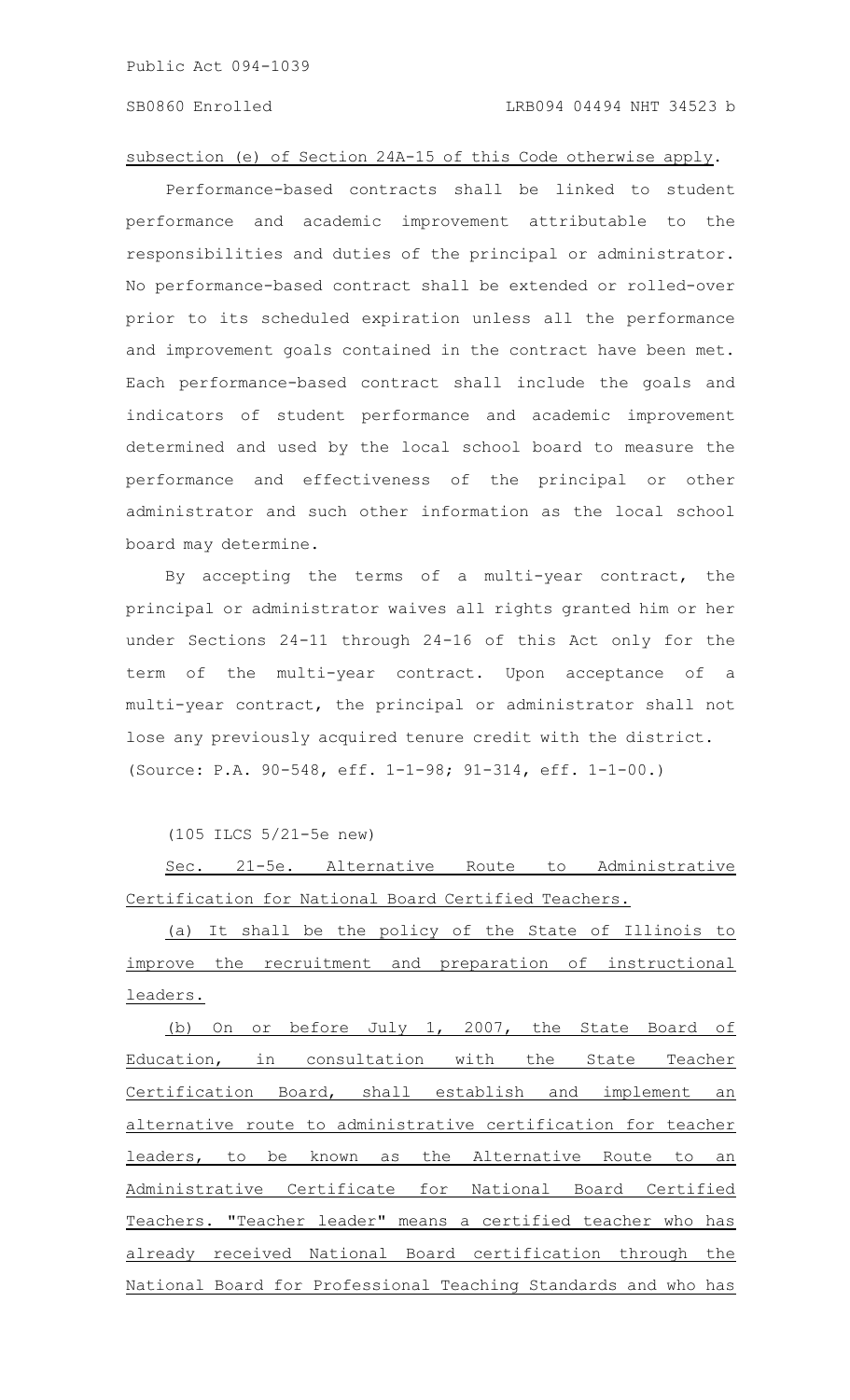a teacher leader endorsement under Section 21-7.5 of this Code. Persons who meet the requirements of and successfully complete the program established by this Section shall be issued a standard administrative certificate for serving in schools in this State. The State Board shall approve a course of study that persons must successfully complete in order to satisfy one criterion for issuance of the administrative certificate under this Section. The Alternative Route to an Administrative Certificate for National Board Certified Teachers must include the current content and skills contained in a college's or university's courses and the Illinois Professional School Leader Standards for State certification, with the exception of courses that contain the competency areas and the Illinois Professional School Leader Standards that a candidate has already met through National Board certification or through a teacher leadership master's degree program.

(c) The Alternative Route to an Administrative Certificate for National Board Certified Teachers shall be comprised of the following 4 phases:

(1) National Board certification and an endorsement in teacher leadership in accordance with Section 21-7.5 of this Code;

(2) a master's degree in a teacher leader program;

(3) 15 hours of coursework in which the candidate must show evidence of meeting competencies for organizational management and development, finance, supervision and evaluation, policy and legal issues, and leadership, as stated in the Illinois Professional School Leader Standards for principals; and

(4) a passing score on the Illinois Administrator Assessment.

(d) Successful completion of the Alternative Route to an Administrative Certificate for National Board Certified Teachers shall be deemed to satisfy all requirements to receive an administrative certificate established by law. The State Board shall adopt rules that are consistent with this Section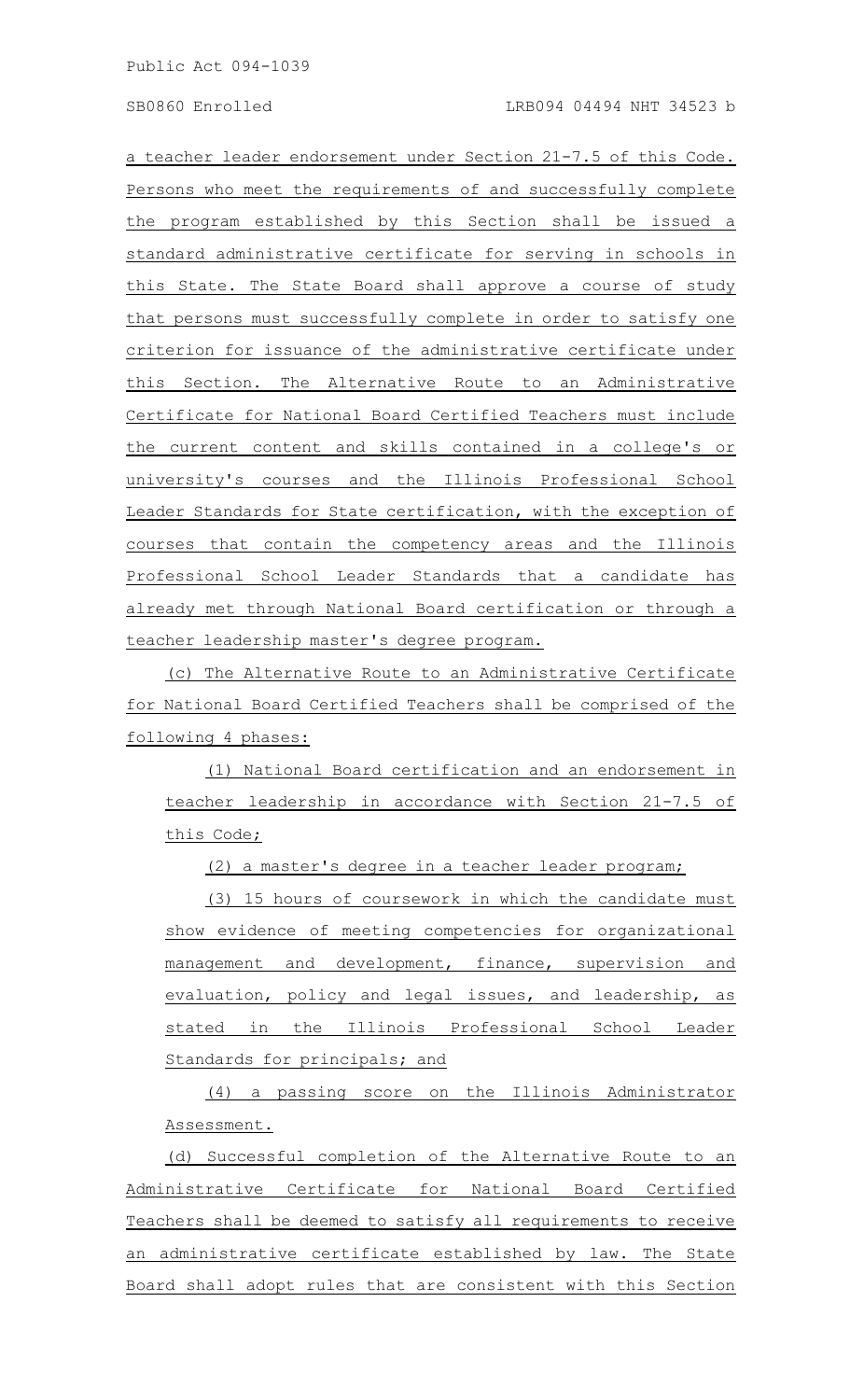and that the State Board deems necessary for the establishment and implementation of the program.

(105 ILCS 5/21-7.5 new)

Sec. 21-7.5. Teacher leader endorsement. It shall be the policy of the State of Illinois to improve the quality of instructional leaders by providing a career pathway for teachers interested in serving in leadership roles. Beginning on July 1, 2007, the State Board, in consultation with the State Teacher Certification Board, shall establish and implement a teacher leader endorsement, to be known as a teacher leader endorsement. Persons who meet the requirements of and successfully complete the requirements of the endorsement established under this Section shall be issued a teacher leader endorsement for serving in schools in this State. The endorsement shall be a career path endorsement but not a restrictive endorsement available to: (i) teachers who are certified through the National Board for Professional Teaching Standards and complete a specially designed strand of teacher leadership courses; (ii) teachers who have completed a master's degree program in teacher leadership; and (iii) proven teacher leaders with a master's degree who complete a specially designed strand of teacher leadership courses. Colleges and universities shall have the authority to qualify the proficiency of proven teacher leaders under clause (iii) of this Section. A teacher who meets any of clauses (i) through (iii) of this Section shall be deemed to satisfy the requirements for the teacher leader endorsement. The State Board may adopt rules that are consistent with this Section and that the State Board deems necessary to establish and implement this teacher leadership endorsement program.

(105 ILCS 5/21-7.10 new)

Sec. 21-7.10. Master principal designation program.

(a) The General Assembly recognizes the important role a principal serves as a school's instructional leader and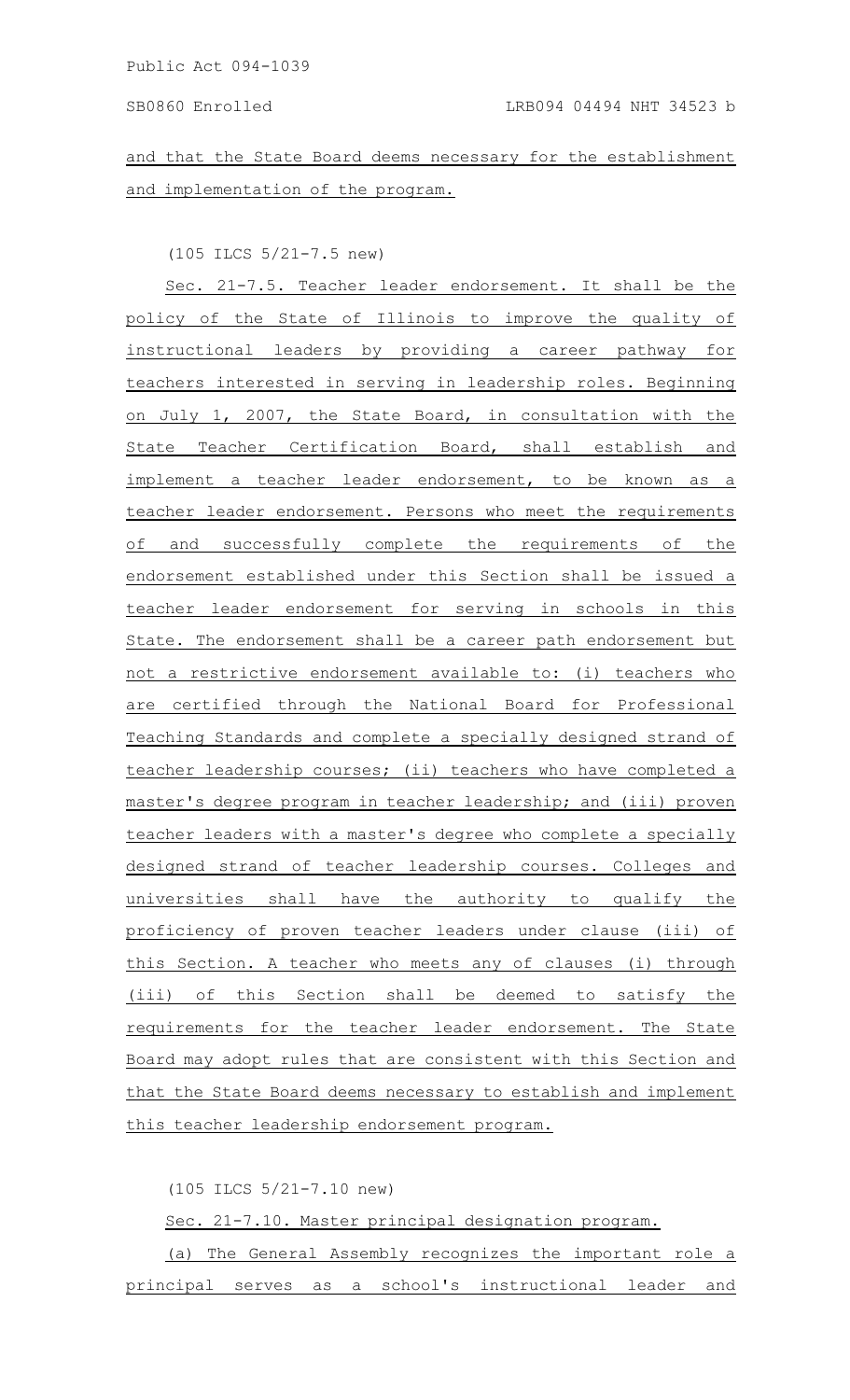believes it is in the best interest of the State to establish a mechanism for training and recognizing master level principals.

(b) The State Board of Education shall certify statewide organizations representing principals, institutions of higher education, and regional offices of education and one school district or organization representing principals in a school district organized under Article 34 of this Code to establish a master principal designation program if these entities meet the criteria established by the State Board. These entities shall work with a statewide design team made up of institutions of higher education, regional offices of education, statewide organizations, and other appropriate entities, as determined by the State Board, to conceptualize the master principal designation program. The State Board shall adopt rules, in consultation with the State Teacher Certification Board, for entities seeking to provide a program under this Section, including an approval process and other criteria. A master principal designation program aligned with the Illinois Professional Leadership Standards shall include at least the following components:

(1) Expansion of the principal's knowledge base and leadership.

(2) Application of strategies and collection of evidence of student learning and school processes.

(3) Demonstration of the ability and skills necessary to lead sustained academic improvement in a school or district.

(c) An individual serving as a principal for at least 3 years is eligible for participation in a master principal designation program. Each year, those entities approved to offer a master principal designation program must submit to the State Board a report indicating the number of individuals enrolled in the program, the progress of candidates, anticipated changes to the program, and any other relevant information requested by the State Board. All substantive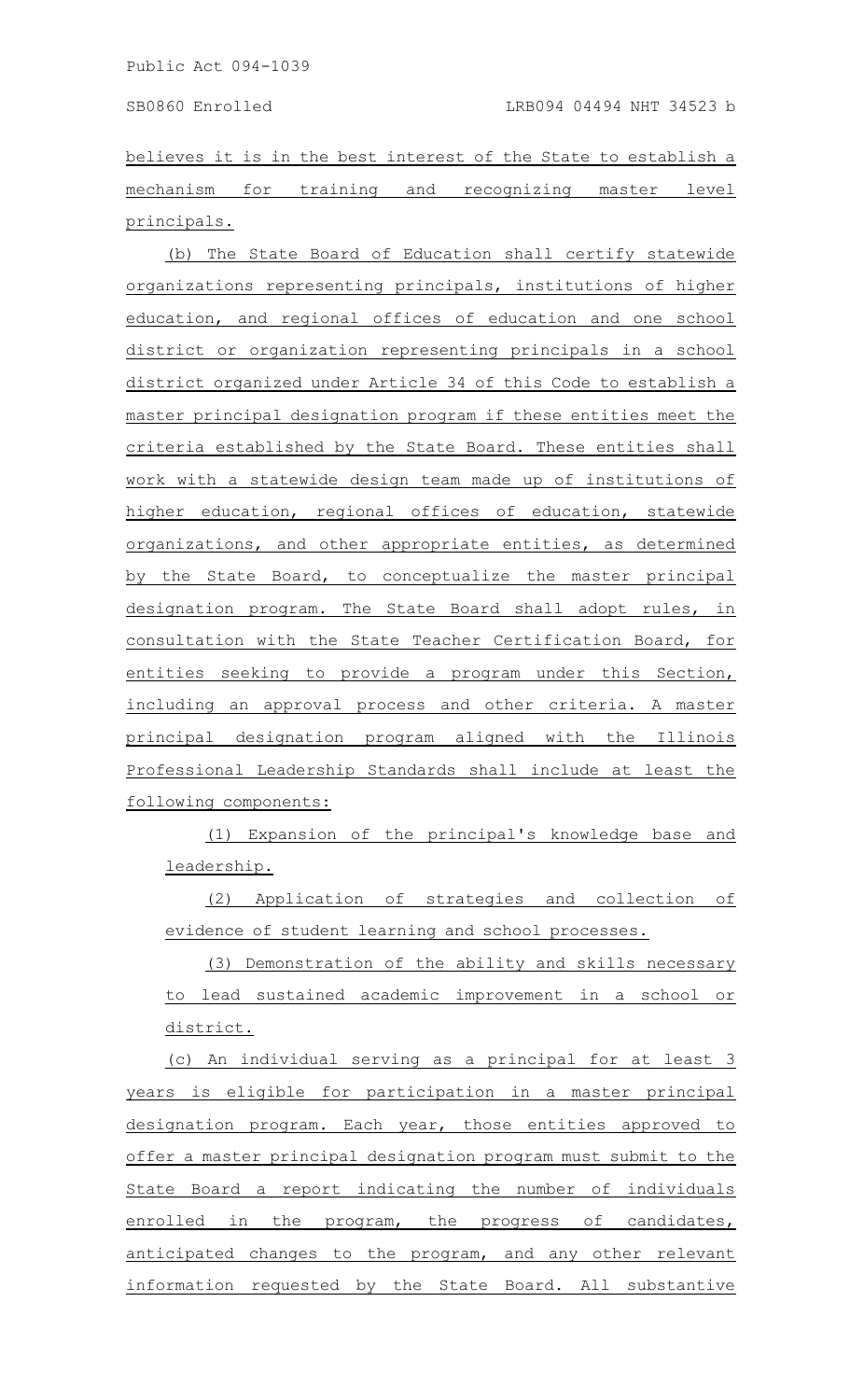changes to an entity's master principal designation program shall require prior written approval from the State Board. An entity that fails to meet the requirements of this Section or any other criteria established by the State Board by rule shall have its authority to offer a master principal designation program revoked pursuant to procedures established by rule by the State Board.

(105 ILCS 5/21-7.15 new)

Sec. 21-7.15. Illinois Administrators' Academy Review Task Force. The State Board of Education shall create a task force to review the Illinois Administrators' Academy and recommend revisions to the program. The goal of the task force shall be to revise the Illinois Administrators' Academy so that it offers professional development opportunities tailored to the individual and collective needs of principals and other administrators. The task force shall also examine the content and duration of teacher evaluation courses required under subparagraph (B) of paragraph (3) of subsection (c-10) of Section 21-7.1 of this Act and make recommendations for improvement. The task force shall consist of members appointed by the State Superintendent of Education. The task force shall include without limitation representatives from a statewide organization representing principals, a statewide organization representing school business officials, a statewide organization representing school administrators, a statewide organization representing education leadership, a statewide organization representing school boards, regional offices of education, and other appropriate stakeholders. The task force shall file a report of its findings with the General Assembly, the Governor, and the State Board by July 1, 2007. A copy of the report shall also be delivered to the Executive Committee of the Illinois State Action for Education Leadership Project. This Section is repealed on July 2, 2007.

(105 ILCS 5/24A-15 new)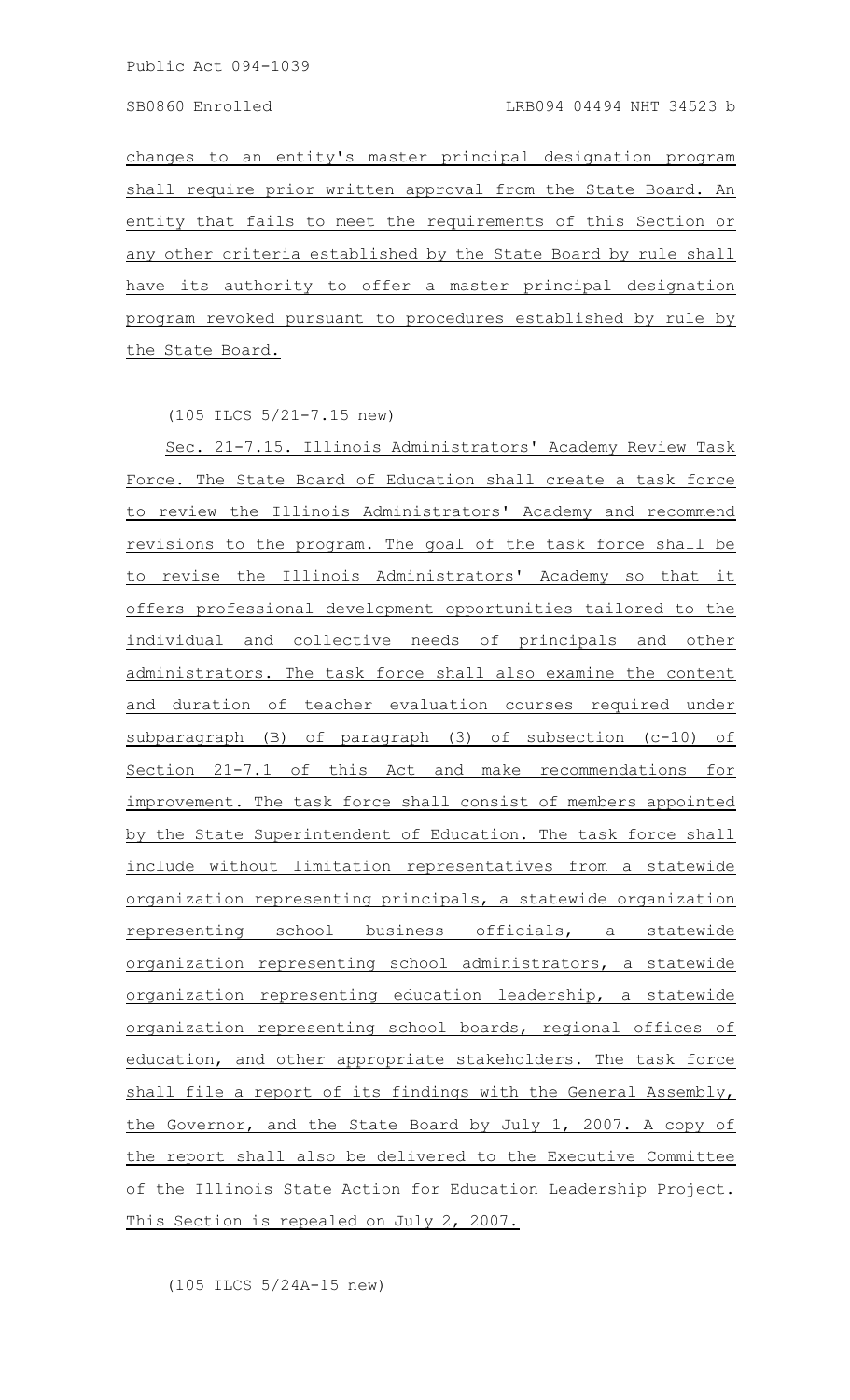Sec. 24A-15. Development and submission of evaluation plan for principals.

(a) Beginning with the 2006-2007 school year and each school year thereafter, each school district, except for a school district organized under Article 34 of this Code, shall establish a principal evaluation plan in accordance with this Section. The plan must ensure that each principal is evaluated as follows:

(1) For a principal on a single-year contract, the evaluation must take place by February 1 of each year.

(2) For a principal on a multi-year contract under Section 10-23.8a of this Code, the evaluation must take place by February 1 of the final year of the contract.

Nothing in this Section prohibits a school district from conducting additional evaluations of principals.

(b) The evaluation shall include a description of the principal's duties and responsibilities and the standards to which the principal is expected to conform.

(c) The evaluation must be performed by the district superintendent, the superintendent's designee, or, in the absence of the superintendent or his or her designee, an individual appointed by the school board who holds a registered Type 75 State administrative certificate. The evaluation must be in writing and must at least do all of the following:

(1) Consider the principal's specific duties, responsibilities, management, and competence as a principal.

(2) Specify the principal's strengths and weaknesses, with supporting reasons.

(3) Align with the Illinois Professional Standards for School Leaders or research-based district standards.

(d) One copy of the evaluation must be included in the principal's personnel file and one copy of the evaluation must be provided to the principal.

(e) Failure by a district to evaluate a principal and to provide the principal with a copy of the evaluation at least